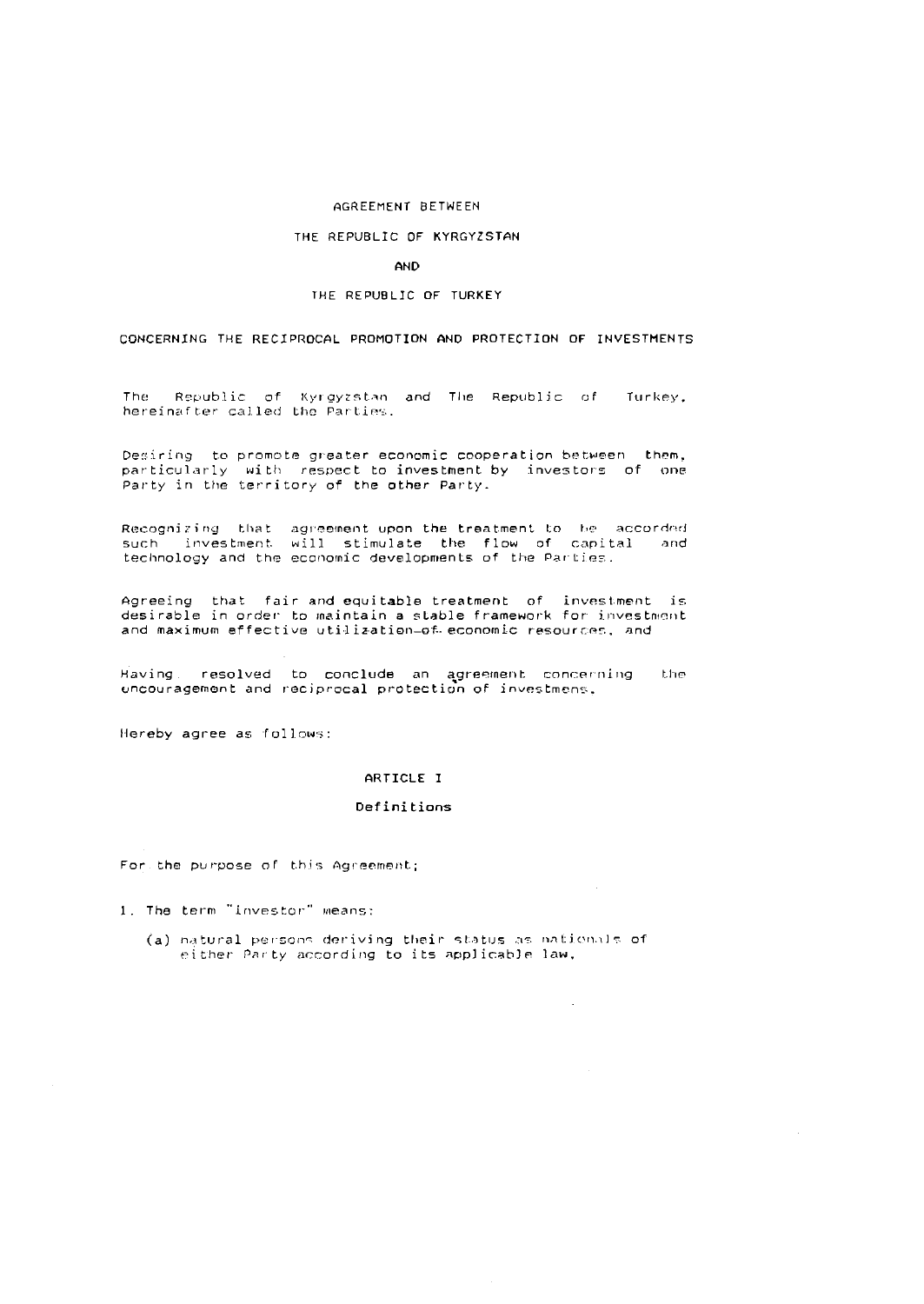(b) corporations, firms or business associations incorporated or constituted under the law in force of either of the Parties and having their headquarters in the territory of that Party.

2. The term "investment", in conformity with the hosting Party's<br>Laws<sub>,</sub> and Regulations, shall include every kind of asset in particular, but not exclusively:

- (i) shares, stocks or any other form of participation in companies,
- (ii) returns reinvested, claims to money or any other rights to legitimate performance having financial value related to an investment.
- (iii) movable and immovable property, as well as any other rights in rem such as mortgages, liens, pledges and any other similar rights.
	- (iv) copyrights, industrial and intellectual property rights such as patents, licenses, industrial designs, technical processes, as well as trademarks, goodwill, know-how and other similar rights.
	- (v) business concessions conferred by law or by contract, including concessions to search for, cultivate extract or exploit natural resources on the territory of each Party as defined hereafter.

3. The term "returns" means the amounts yielded by an investment<br>and fincludes in particular, though not exclusively, profit, interest, and dividends.

4. The term "territory" includes the land boundaries, maritime areas and the continental shelf delimited by mutual agreement<br>between the parties concerned over which the Party hosting the<br>investment has sovereign rights or jurisdiction in accordance with international law.

#### ARTICLE II

#### Promotion and Protection of Investments

1. Each Party shall permit in its territory investments, and activities associated thorewith, on a basis no less favourable than that accorded in-similar-situations to investments of investors of any third country, within the framework of its laws and regulations.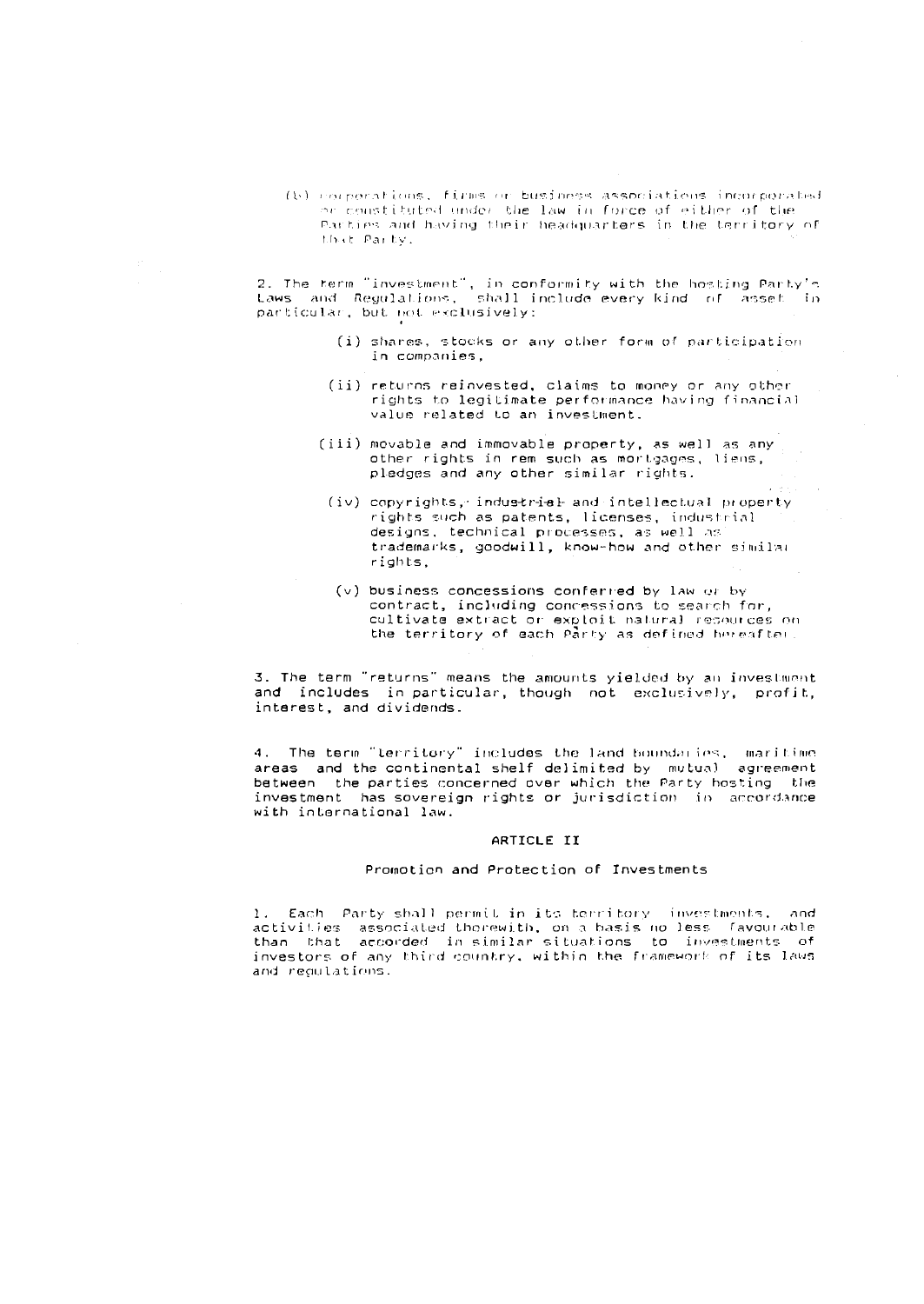2. Each Party shift accord to these investments.  $C1111733$ established, treatment no less favourable than that accorded in similar situations to investments of its investors or h n investmenst of investors of any thir country, whichever is the most favourable.

3. Subject to the laws and regulations of the partics relating to the entry, sojourn and employment of aliens;

- (a) nationals of either Party shall be permitted to enter and remain in the territory of the other Party for purposes of establishing, developing, administering or advising on the operation of an investment to which they, or an investor of the first Party that employs them, have committed or are in the process of committing a substantial amount of capital or other resemences,
- (b) nompanies which are legally constituted under the applicable laws and regulations of one Party, and which are investments of investors of other Party, shall be permitted to engage managerial and technical personnel of their choice, regardless of nationality.

4. The provisions of this Article shall have no offer! In relation to following agreements entered into by either of the Parties.

- (a) relating to any existing or future customs unions,<br>regional economic organization or similar international agroements,
- (b) relating wholly or mainly to taxation.

## ARTICLE III

### Expropriation and Compensation

1. Investmens shall not be expropriated, nationalized or subject directly or indirectly, to measures of similar effect except for a public purpose, in a non-discriminatory manner, upon payment of prompt, adequate and effective compensation, and in accordance with due process of law and the general principles of treatment provided for in Article II of this Agreement.

2. Compensation whall be equivalent to the real value of the expropriated investment before the expropriatory addion was taken or became known Compensation shall be paid without delay and be freely transferable as described in para. 2 Article 4.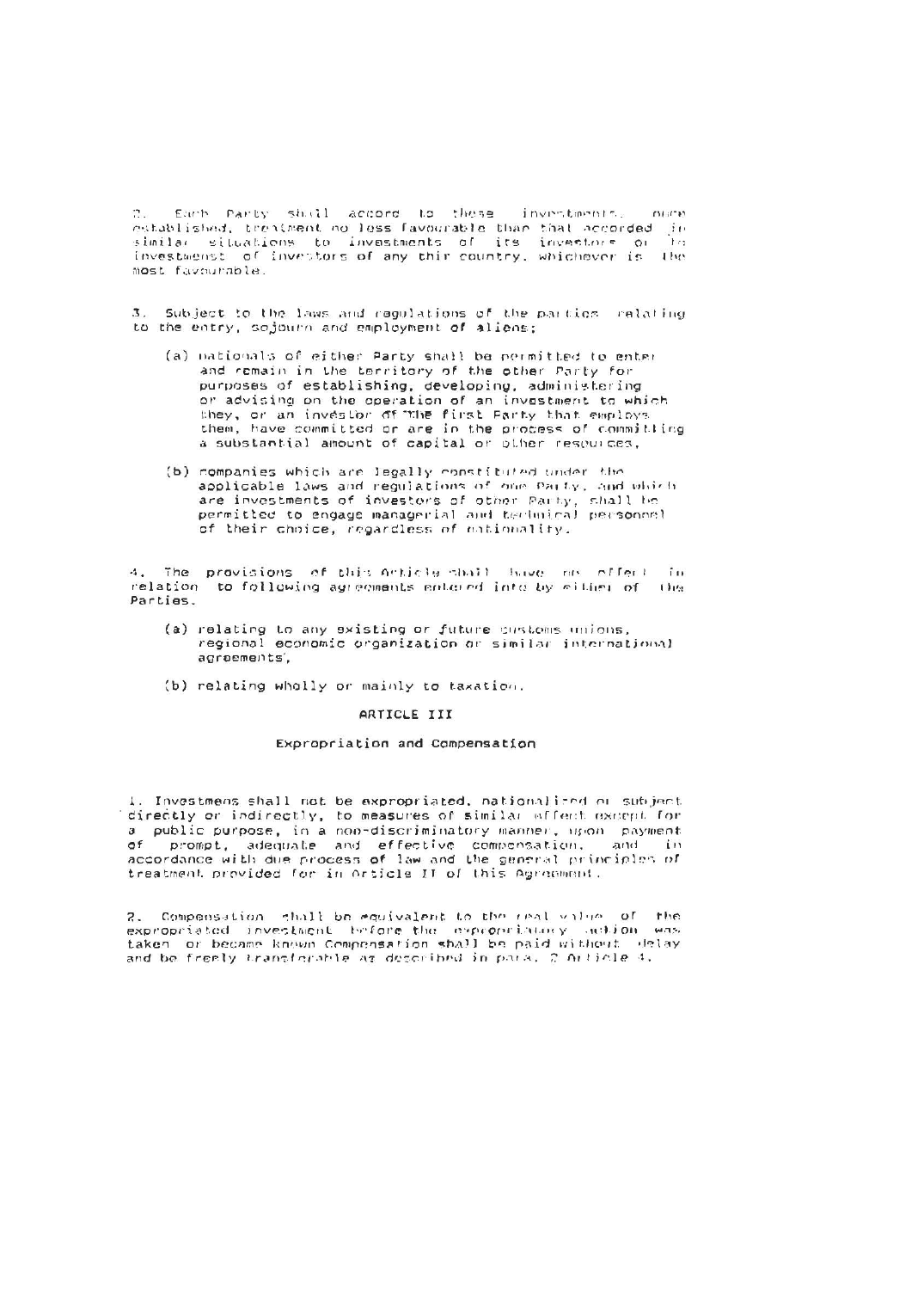3, Investors of citter Party whose investment suffer insses in<br>the ferritory of the other Party owing to war, insurrection. civil disturbance or other similar events shall be accorded by such other Party prestment not less favourable than that<br>accorded to its own investors or the investors of and third country, whichever is the most favourable treatment, as regards<br>any measures it adopts in relation to such losses.

## ARTICLE IV

## Repatriation and Transfer

I. Each Party shall permit in good faith all transfers related<br>to arl investment to be made freely and without unreasonable<br>delay into and out of its territory, such transfers include:

- $(a)$  returns,
- (b) proceeds from the sale or liquidation of all or any part of an investment.
- (c) compensation pursuant to Article III,
- (d) reimbursements and interest payments deriving from loans in connection with investmens.
- (e) salaries, wagns and other remunerations received by  $1114$ nationals of one Party who have oblained in  $110.5$ territory of the other Party the corresponding work permits relative to an investment.
- (f) payments arising from an investment dispute.

2. Transfer shall be made in the convertible currency in which the investment has been made or in any convertible currency at the rate of exchange in force at the date of transfer, unless otherwise agreed by the investor and the hosting Party.

## ARTICLE V

#### Subrogation

1. If the investment of an investor of one Party is insured against non-commercial risks under a system eshabliched by Jow. any subrogation of the insurer which stems from the terms of the insurance agreement shall be recognized by the other forty.

2. The insure shall not be entitled to conceise any rights<br>other than the rights which the investor would have been entitled to exercise.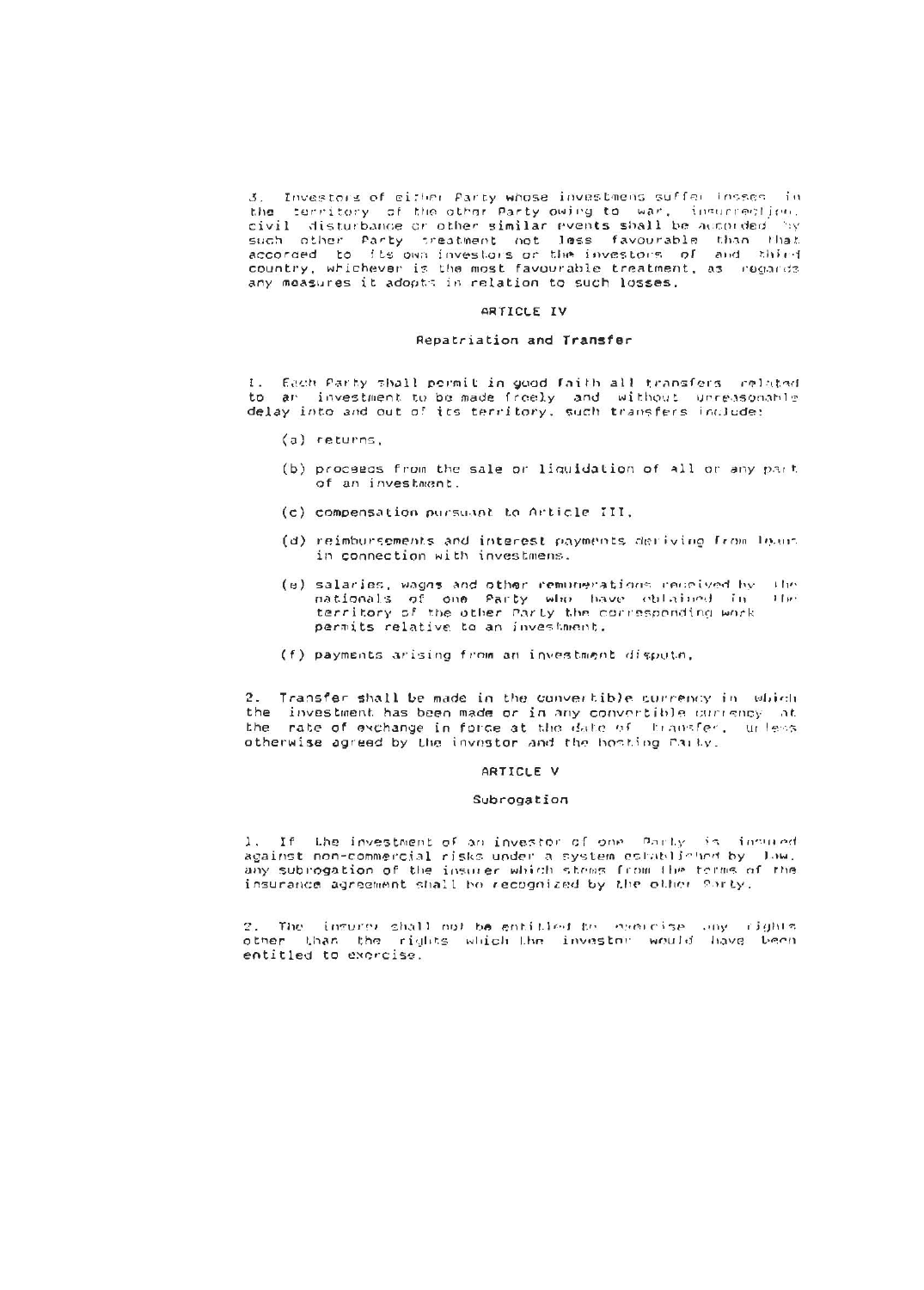3. Disputes between a Party and an insurer shall be settled accordance with the provisions of Article VII of this Agreemen

## ARTICLE VI

#### Derogation

This agreement shall not derogate from:

- (a) laws and regulations, administrative practices or procedures or administrative or adjudicatory decisions r either Party,
- (b) international legal obligations, or
- (c) obligations assumed by either Party, including those contained in an investment agreement or an investment authorization.

that entitle investments or associated activities to treatment more favourable than that accorded by this Agreement in like sítuations.

## ARTICLE VII

#### Settlement of Disputes Between One Party and Investors of the Other Party the company of the company of the company of the company of the company of the company of the company of the company of the company of the company of the company of the company of the company of the company of the company

Ar Disputes between one of the Parties and one investor of the other Party, in connection with his investment, shall be notified in writing, including a detailed information, by the investor to the recipient Party of the investment. As far as possible, the investor and the concerned Party shall endeavour to settle these disputes by consultations and negotiotions in good faith.

2. If these disputes cannot be settled in this way within six months following the date of the written notification, mentioned in paragraph 1, the dispute can be mibalt ted, as the investor may choose, to:

(a) the International Center for Settlement of Investment<br>Disputes (ICSID) set up by the "Convention on Settlement<br>of Investment Disputes Between States and Mationals of other States", [in case both Paulies become signatories of this Convention. ]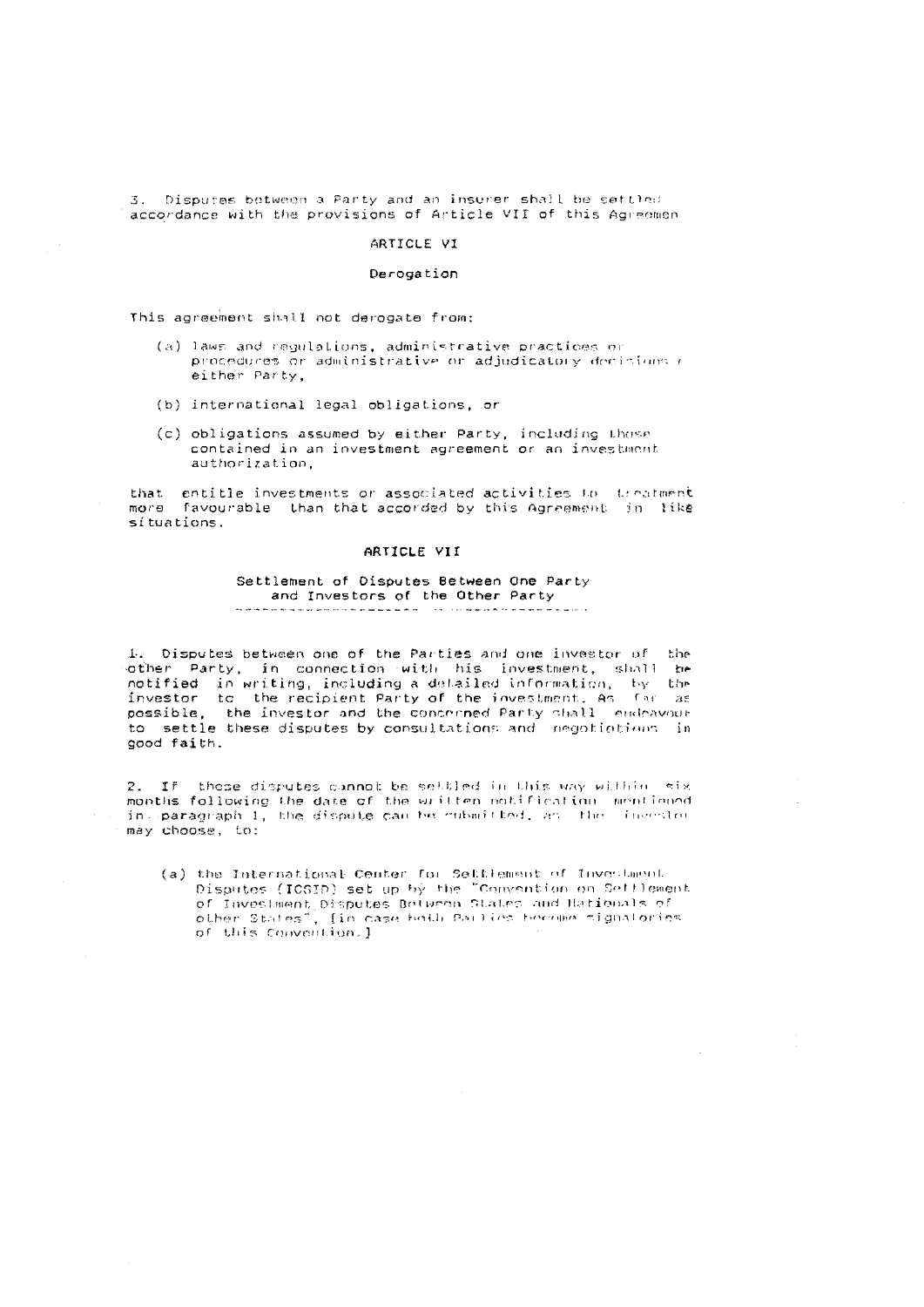- (b) an ad hoc court of arbitration laid down under the Arbitration Rules of Procedure of the United Nations Commission for International Trade Law (UNCITRAL), [in case both parties are members of U.N.]
- (c) the Court of Arbitration of the Paris International Chamber of Commerce.

provided that, if the investor concerned has brought the dispute<br>before the courts of justice of the Party that is a party to the dispute and a final award has not been rendered within one year.

3. The arbitration awards shall be final and binding for all parties in dispute. Each Party commits itself to execute the award according to its national law.

## ARTICLE VIII

### Settlement of Disputes Between the Parties

1. The Parties shall seek in good faith and a spirit of cooperaiton a rapid and equitable solution to any dispute<br>between them concerning the interpretation or application of this Agreement. In this regard, the Parties agree to engage in direct and meaningful negotiations to anrive at such solutions. If the Parties cannot-reach an agreement within six months after the beginning of dispute between themselves through the<br>foregoing procedure, the dispute may be submitted, upon the<br>request of either Party, to an arbitral tribunal of three members.

2. Within two months of receipt of a request, each Party shoot! appoint an arbitrator. The two arbitrators shall select a third arbitrator as Chairman, who is a national of a third State. In the event either Party fails to appoint an arbitrator within the specified time, the other Party may request the President of the International Court of Justice to make the appointment.

3. If both arbitrators cannot reach an agreement about the choice of the Chairman within two months after their<br>appointment, the Chairman shall be appointed upon the request of either Party by the President of the International Court of Justice.

4. If, in the cases specified under paragraphs (2) and (3) of this Article, the President-of the International Court of Justice is prevented from carrying out the said function or if he is a national of either Party, the appointment shall be made by the Vice-President, and if the Vice President is presented from carrying out the said function or if be is a mational of either Party, the appointment shall be made by the most centur member of the Court who is not a national of either Party.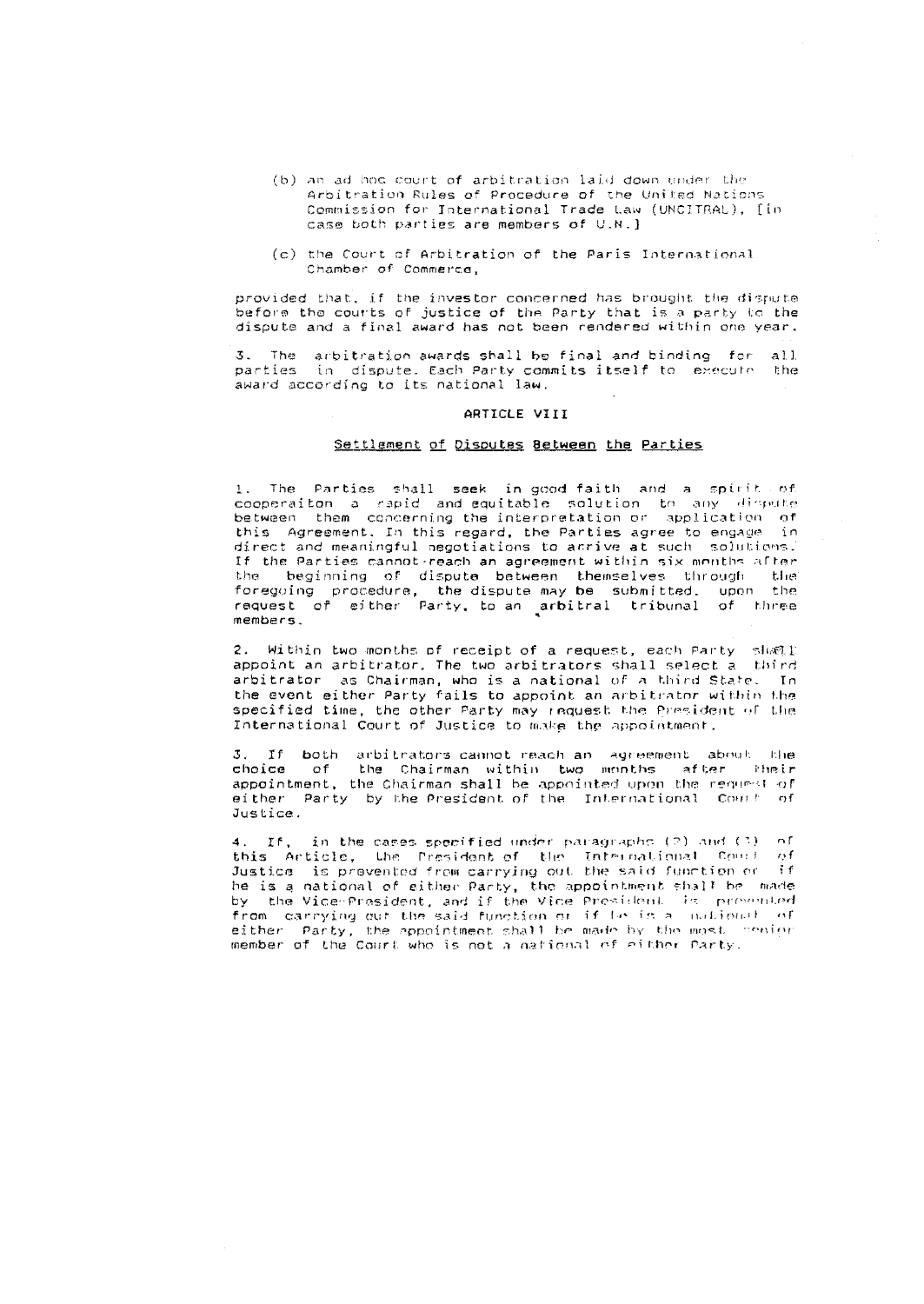5. The tribunal shall have three months from the date of I selection of the Chairman to agree upon rules of procedu consistent with the other provisions of this agreement. In the absence of such agreement, the tribunal shall request t President of the International Court of Justice to designa rules of procedure, taking into account generally recogniz rules of international arbitral procedure.

6. Unless otherwise agreed, all submissions shall be made an all hearings shall be completed within eight months of the dar of selection of the third arbitrator, and the tribunal shall render its decision within two months after tehe date of th final submissions or the date of the closing of the hearings whichever is later. The arbitral tribunal shall reach if decisions, which shall be final and binding, by a majority  $\epsilon$ votes

7. Expenses incurred by the Chairman, the other arbitrators and other costs of the proceedings shall be paid for equally by the Parties. The tribunal may, however, at its discretion decide that a higher proportion of the costs be paid by one o the Parties.

B. A dispute shall not be submitted to an international<br>arbitration court-under-the-provisions-of-this-Article, if the same dispute has been brought before another international arbitration court under the provisions of Article X and is still before the court. This will not impair the engagement in direct and meaningful negotiations between both Parties.

#### ARTICLE IX

# Entering into Force

1. This Agreement shall enter into force on the date on which the exchange of instruments of ratification has been completed. (t) shall remain in force for a period of the years and shall continue in force unless terminated in accordance with paragraph 2 of this Article. It shall apply to investments existing at the time of entry into force as well as to investments made or acquired thereafter.

2. Either Party may, by giving one year's written notice to the other Party, terminate this Agreement at the end of the initial ten year period or at any time thereafter.

3. This Agreement may be amended by written agreement between the Parties. Any amenginant shall cuted into force when each<br>Party has notified the other that it has completed all internat requirements for entry into force of such amondment.

4. With respect to investments made or acquired prior  $t \alpha$  the date of termination of this Agreement and to which this